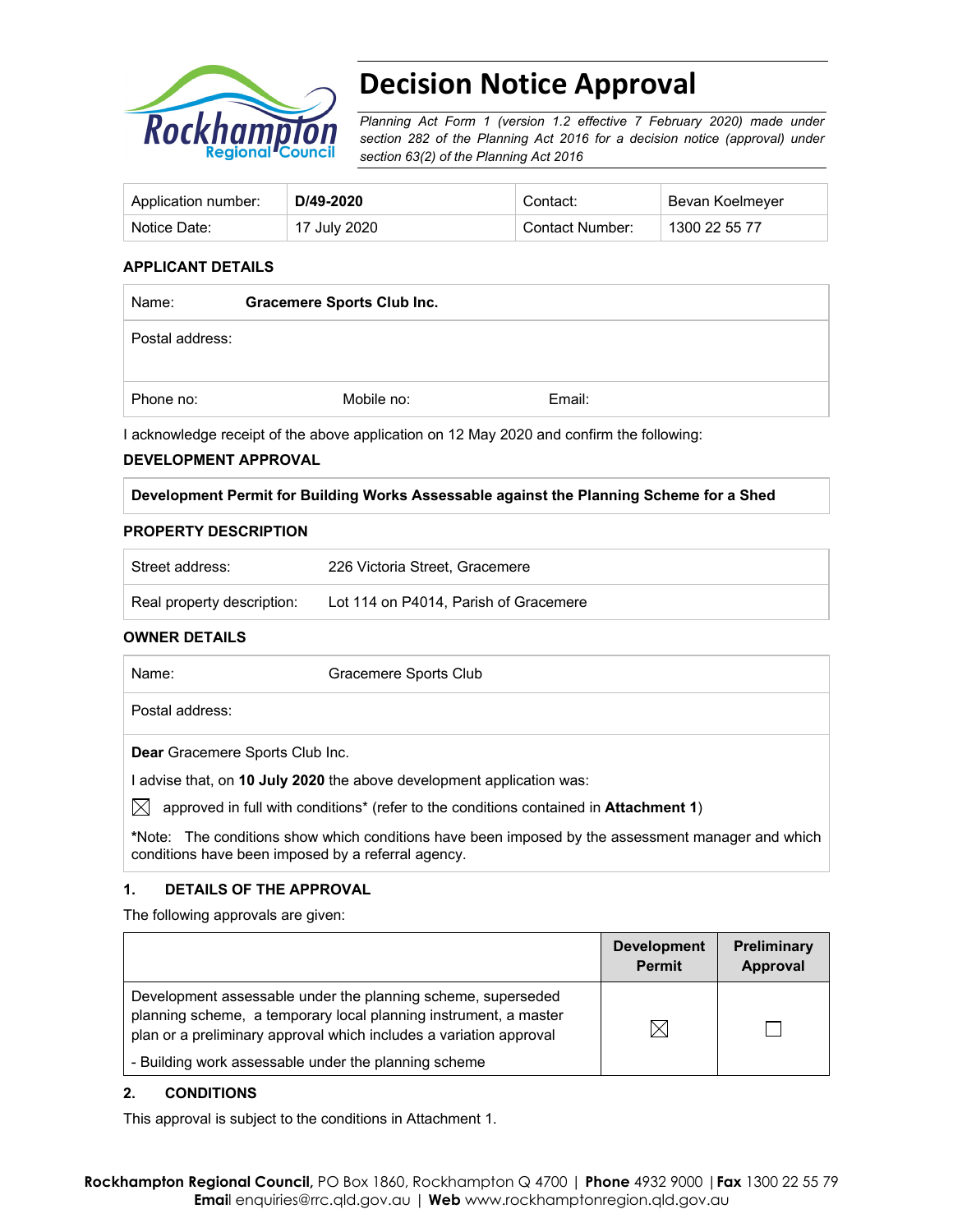#### **3. FURTHER DEVELOPMENT PERMITS REQUIRED**

Please be advised that the following development permits are required to be obtained before the development can be carried out:

| Type of development permit required | Subject of the required development permit |
|-------------------------------------|--------------------------------------------|
| Building Works                      |                                            |

## **4. REFERRAL AGENCIES NIL AND REFERRAL AGENCIES**

#### **5. THE APPROVED PLANS**

**The approved development must be completed and maintained generally in accordance with the approved drawings and documents:** 

| Drawing/report title  | Prepared by | <b>Date</b> | Reference number | <b>Revision</b> |
|-----------------------|-------------|-------------|------------------|-----------------|
| Gracemere Sports Club | Robert Law  | Undated     |                  |                 |

#### **6. CURRENCY PERIOD FOR THE APPROVAL (s.85 of the** *Planning Act***)**

The standard currency periods stated in section 85 of *Planning Act 2016* apply to each aspect of development in this approval, if not stated in the conditions of approval attached.

## **7. STATEMENT OF REASONS**

| Description of the<br>development                  | The proposed development is for Building Works Assessable against the Planning<br>Scheme for a Shed                                                                                                                                                                                                                                            |                                                                                                                                                                                                                                 |  |  |  |
|----------------------------------------------------|------------------------------------------------------------------------------------------------------------------------------------------------------------------------------------------------------------------------------------------------------------------------------------------------------------------------------------------------|---------------------------------------------------------------------------------------------------------------------------------------------------------------------------------------------------------------------------------|--|--|--|
| <b>Reasons for</b><br><b>Decision</b>              | Assessment of the development against the relevant planning scheme code<br>a)<br>and planning scheme policy demonstrates that the proposed development will<br>not cause significant adverse impacts on the surrounding natural environment,<br>built environment and infrastructure, community facilities, or local character<br>and amenity; |                                                                                                                                                                                                                                 |  |  |  |
|                                                    | b)<br>Policy; and                                                                                                                                                                                                                                                                                                                              | The proposed development does not compromise the relevant State Planning                                                                                                                                                        |  |  |  |
|                                                    | c)<br>benchmarks.                                                                                                                                                                                                                                                                                                                              | On balance, the application should be approved because the circumstances<br>favour Council exercising its discretion to approve the application even though<br>the development does not comply with an aspect of the assessment |  |  |  |
| <b>Assessment</b><br><b>Benchmarks</b>             | The proposed development was assessed against the following assessment<br>benchmarks:                                                                                                                                                                                                                                                          |                                                                                                                                                                                                                                 |  |  |  |
|                                                    | Flood hazard overlay code.<br>$\bullet$                                                                                                                                                                                                                                                                                                        |                                                                                                                                                                                                                                 |  |  |  |
| <b>Compliance with</b><br>assessment<br>benchmarks | The development was assessed against all of the assessment benchmarks listed<br>above and complies with all of these with the exception listed below.<br><b>Assessment</b><br>Reasons for the approval despite non-compliance with<br><b>Benchmark</b><br>benchmark                                                                            |                                                                                                                                                                                                                                 |  |  |  |
|                                                    |                                                                                                                                                                                                                                                                                                                                                |                                                                                                                                                                                                                                 |  |  |  |
|                                                    | Flood hazard<br>The proposed shed is small in size in relation to the large area of<br>overlay code<br>the site of approximately 10.12 hectares. The development will<br>have negligible flood impacts both internal and external to the site<br>(PO4)<br>and is not anticipated to increase the risk to people or property.                   |                                                                                                                                                                                                                                 |  |  |  |
| <b>Matters</b>                                     | The State Planning Policy - Part E;                                                                                                                                                                                                                                                                                                            |                                                                                                                                                                                                                                 |  |  |  |
| prescribed by<br>regulation                        | (ii)                                                                                                                                                                                                                                                                                                                                           | The Central Queensland Regional Plan;                                                                                                                                                                                           |  |  |  |
|                                                    | The Rockhampton Region Planning Scheme 2015; and<br>(iii)                                                                                                                                                                                                                                                                                      |                                                                                                                                                                                                                                 |  |  |  |
|                                                    | (iv)                                                                                                                                                                                                                                                                                                                                           | The common material, being the material submitted with the application.                                                                                                                                                         |  |  |  |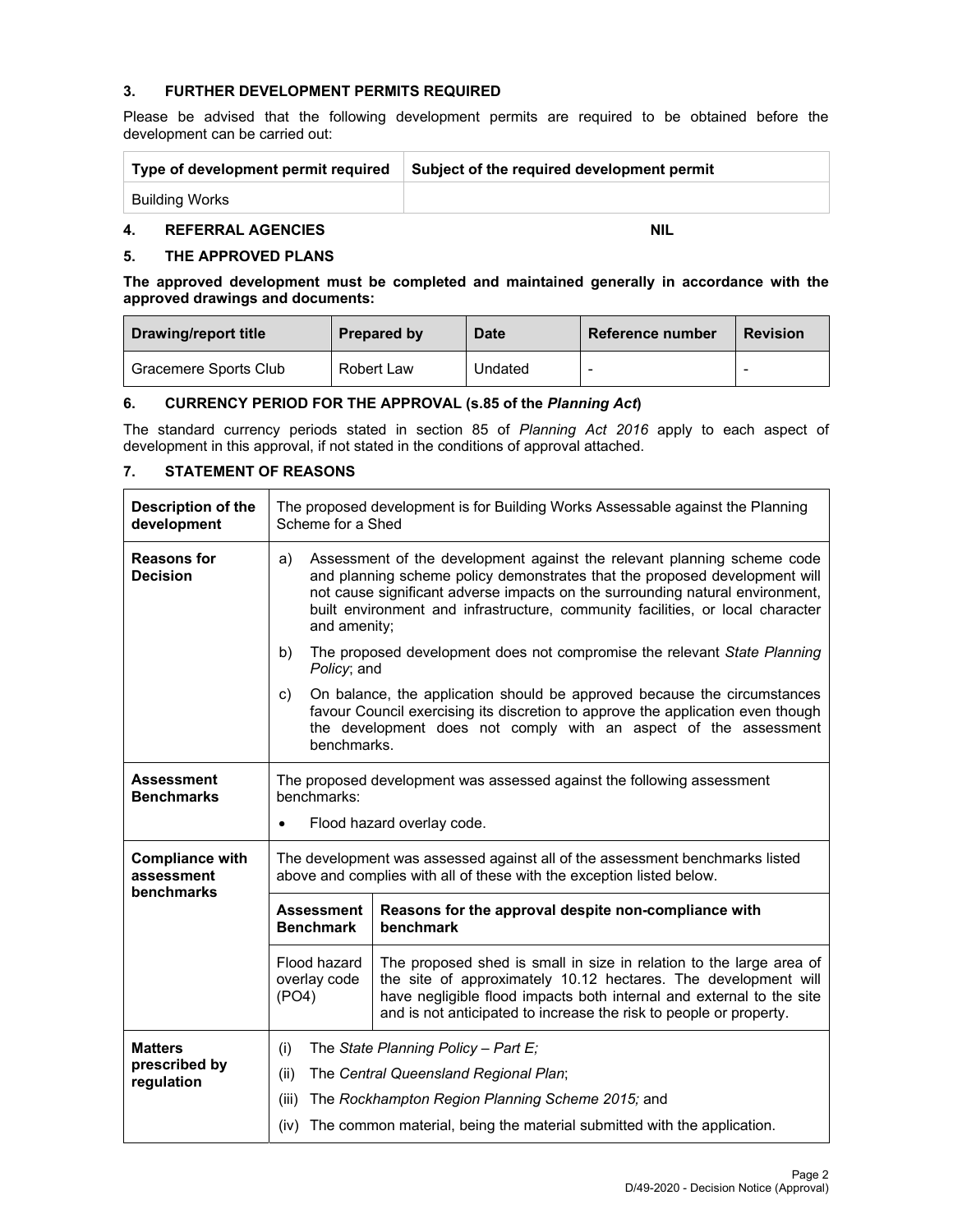## **8. APPEAL RIGHTS**

The rights of an applicant to appeal to a tribunal or the Planning and Environment Court against a decision about a development application are set out in chapter 6, part 1 of the *Planning Act 2016*. There may also be a right to make an application for a declaration by a tribunal (see chapter 6, part 2 of the *Planning Act 2016).*

#### *Appeal by an applicant*

An applicant for a development application may appeal to the Planning and Environment Court against the following:

- the refusal of all or part of the development application
- a provision of the development approval
- the decision to give a preliminary approval when a development permit was applied for
- a deemed refusal of the development application.

An applicant may also have a right to appeal to the Development tribunal. For more information, see schedule 1 of the *Planning Act 2016*.

The timeframes for starting an appeal in the Planning and Environment Court are set out in section 229 of the *Planning Act 2016*.

**Attachment 2** is an extract from the *Planning Act 2016* that sets out the applicant's appeal rights and the appeal rights of a submitter.

#### **9. WHEN THE DEVELOPMENT APPROVAL TAKES EFFECT**

This development approval takes effect:

From the time the decision notice is given – if there is no submitter and the applicant does not appeal the decision to the court.

Or

- When the submitter's appeal period ends – if there is a submitter and the applicant does not appeal the decision to the court.

Or

Subject to the decision of the court, when the appeal is finally decided  $-$  if an appeal is made to the court.

#### **10. ASSESSMENT MANAGER**

| Tarnya Fitzgibbon<br>Name:                          | Signature: | Date: 17 July 2020 |
|-----------------------------------------------------|------------|--------------------|
| <b>COORDINATOR</b><br><b>DEVELOPMENT ASSESSMENT</b> |            |                    |

#### **Attachment 1 – Conditions of the approval**

*Part 1* **–** *Conditions imposed by the assessment manager [Note: where a condition is imposed about infrastructure under Chapter 4 of the Planning Act 2016, the relevant provision of the Act under which this condition was imposed must be specified.]*

#### **Attachment 2—Extract on appeal rights**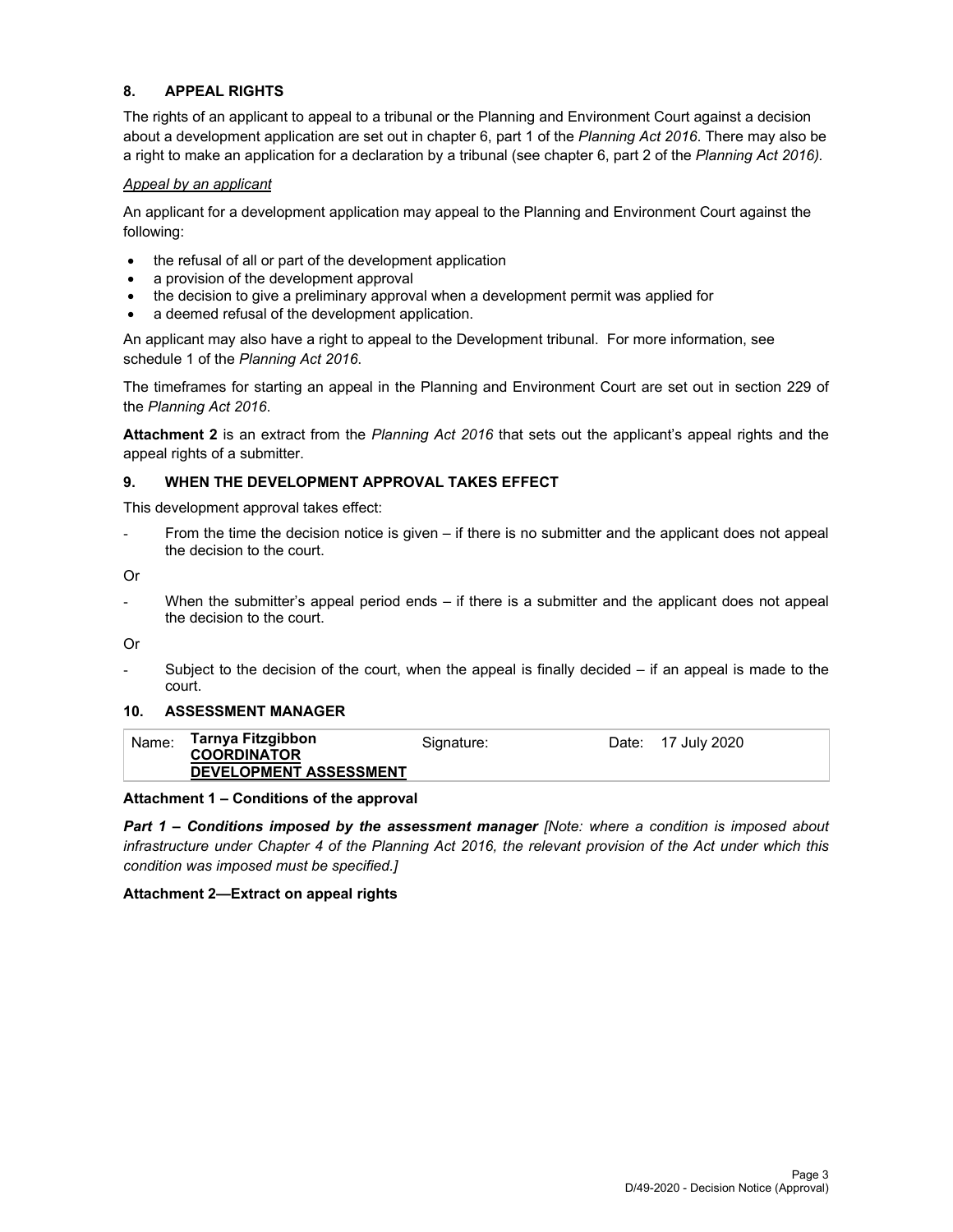

## **Attachment 1 – Part 1 Rockhampton Regional Council Conditions**

*Planning Act 2016* 

- 1.0 ADMINISTRATION
- 1.1 The Developer and their employee, agent, contractor or invitee is responsible for ensuring compliance with the conditions of this development approval.
- 1.2 Where these Conditions refer to "Council" in relation to requiring Council to approve or to be satisfied as to any matter, or conferring on the Council a function, power or discretion, that role may be fulfilled in whole or in part by a delegate appointed for that purpose by the Council.
- 1.3 All conditions, works, or requirements of this development approval must be undertaken and completed:
	- 1.3.1 to Council's satisfaction;
	- 1.3.2 at no cost to Council; and
	- 1.3.3 prior to issue of the Certificate of Classification for the Building Works,

unless otherwise stated.

- 1.4 The following further Development Permit must be obtained prior to the commencement of any works associated with their purposes:
	- 1.4.1 Building Works.
- 1.5 All works must be designed, constructed and maintained in accordance with the relevant Council policies, guidelines and standards, unless otherwise stated.
- 1.6 All engineering drawings/specifications, design and construction works must be in accordance with the requirements of the relevant *Australian Standards* and must be approved, supervised and certified by a Registered Professional Engineer of Queensland.

## 2.0 APPROVED PLANS AND DOCUMENTS

2.1 The approved development must be completed and maintained generally in accordance with the approved plans and documents, except where amended by any condition of this development approval:

| Drawing/report title         | <b>Prepared by</b> | <b>∣Date</b> | <b>Reference number</b>  | <b>Revision</b>          |
|------------------------------|--------------------|--------------|--------------------------|--------------------------|
| <b>Gracemere Sports Club</b> | Robert Law         | Undated      | $\overline{\phantom{0}}$ | $\overline{\phantom{0}}$ |

- 2.2 Where there is any conflict between the conditions of this development approval and the details shown on the approved plans and documents, the conditions of this development approval must prevail.
- 2.3 Where conditions require the above plans or documents to be amended, the revised document(s) must be submitted for approval by Council prior to the submission of an application for a Development Permit for Building Works.

## 3.0 PLUMBING AND DRAINAGE WORKS

3.1 All internal plumbing and drainage works must be designed and constructed in accordance with the approved plans (refer to condition 2.1), *Capricorn Municipal Development Guidelines*, *Water Supply (Safety and Reliability) Act 2008, Plumbing and Drainage Act 2018*, Council's Plumbing and Drainage Policies and the provisions of a Development Permit for Plumbing and Drainage Works.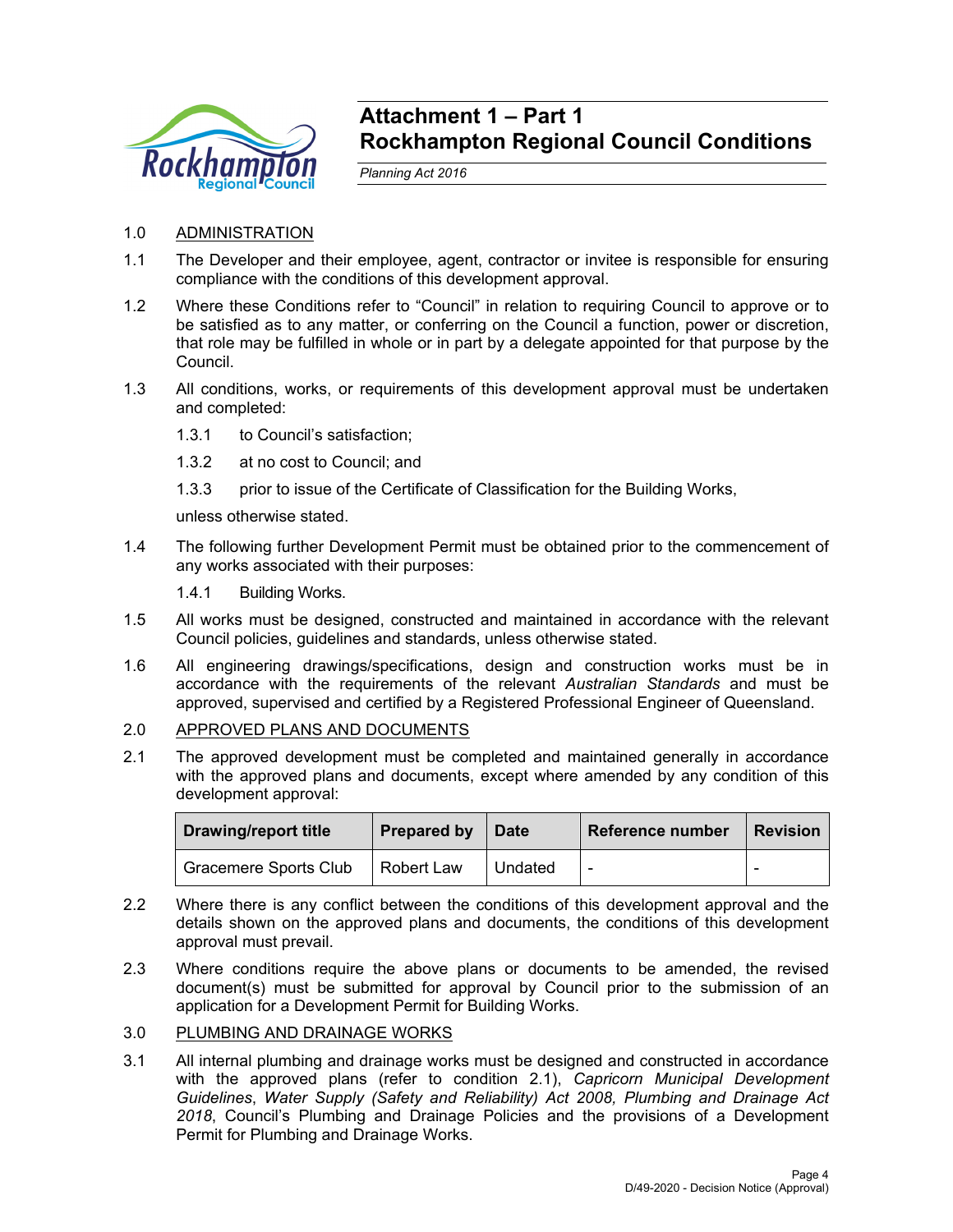## 4.0 SITE WORKS

4.1 Site works must be constructed such that they do not, at any time, in any way restrict, impair or change the natural flow of runoff water, or cause a nuisance or worsening to surrounding land or infrastructure.

## 5.0 BUILDING WORKS

- 5.1 A Development Permit for Building Works must be obtained for the proposed shed structure on the development site.
- 5.2 All non-habitable areas subjected to flood inundation during a one per cent (1%) Annual exceedance probability flood event, must be designed and constructed using suitable flood resilient materials.
- 5.3 All electrical and telecommunication services and utilities connected to the property, including electrical outlets, must be designed and installed at such a height that they are a minimum of 500 millimetres above a one per cent (1%) Annual exceedance probability flood level.
- 5.4 Any application for a Development Permit for Building Works must be accompanied by a detailed structural engineering report and a building certificate prepared by a suitably qualified Registered Professional Engineer of Queensland, which demonstrates that the building has been designed to withstand the forces created by floodwaters and debris loading.

## 6.0 ASSET MANAGEMENT

6.1 Any damage to existing stormwater, water supply and sewerage infrastructure, kerb and channel, pathway or roadway (including removal of concrete slurry from public land and Council infrastructure), that occurs while any works are being carried out in association with this development approval must be repaired at full cost to the developer. This includes the reinstatement of any existing traffic signs or pavement markings that may have been removed or damaged.

## 7.0 ENVIRONMENTAL

7.1 Erosion Control and Stormwater Control Management Plan in accordance with the *Capricorn Municipal Design Guidelines*, must be implemented, monitored and maintained for the duration of the development works, and until all exposed soil areas are permanently stabilised (for example, turfed, hydromulched, concreted, landscaped). The plan must be available on-site for inspection by Council Officers whilst all works are being carried out.

## 8.0 OPERATING PROCEDURES

8.1 All construction materials, waste, waste skips, machinery and contractors' vehicles must be located and stored or parked within the development site. Storage of materials or parking of construction machinery or contractors' vehicles must not occur within Victoria Street.

## ADVISORY NOTES

## NOTE 1. Aboriginal Cultural Heritage

It is advised that under section 23 of the *Aboriginal Cultural Heritage Act 2003*, a person who carries out an activity must take all reasonable and practicable measures to ensure the activity does not harm Aboriginal cultural heritage (the "cultural heritage duty of care"). Maximum penalties for breaching the duty of care are listed in the Aboriginal cultural heritage legislation. The information on Aboriginal cultural heritage is available on the Department of Aboriginal and Torres Strait Islander and Partnerships website: www.datsip.qld.gov.au

### NOTE 2. General Environmental Duty

General environmental duty under the *Environmental Protection Act 1994* prohibits unlawful environmental nuisance caused by noise, aerosols, particles, dust, ash,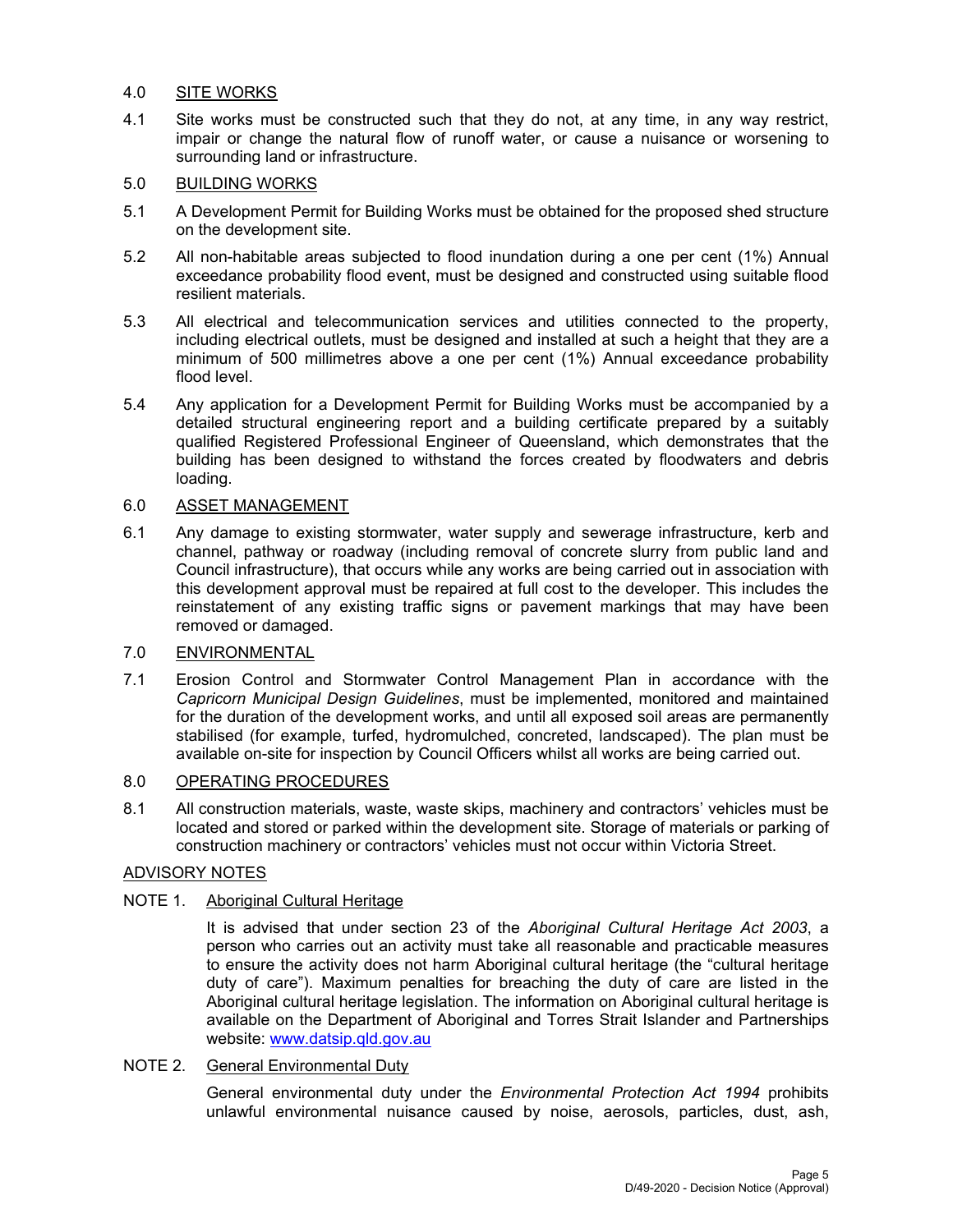fumes, light, odour or smoke beyond the boundaries of the development site during all stages of the development including earthworks, construction and operation.

## NOTE 3. General Safety Of Public During Construction

The Work Health and Safety Act 2011 and Manual of Uniform Traffic Control Devices must be complied with in carrying out any construction works, and to ensure safe traffic control and safe public access in respect of works being constructed on a road.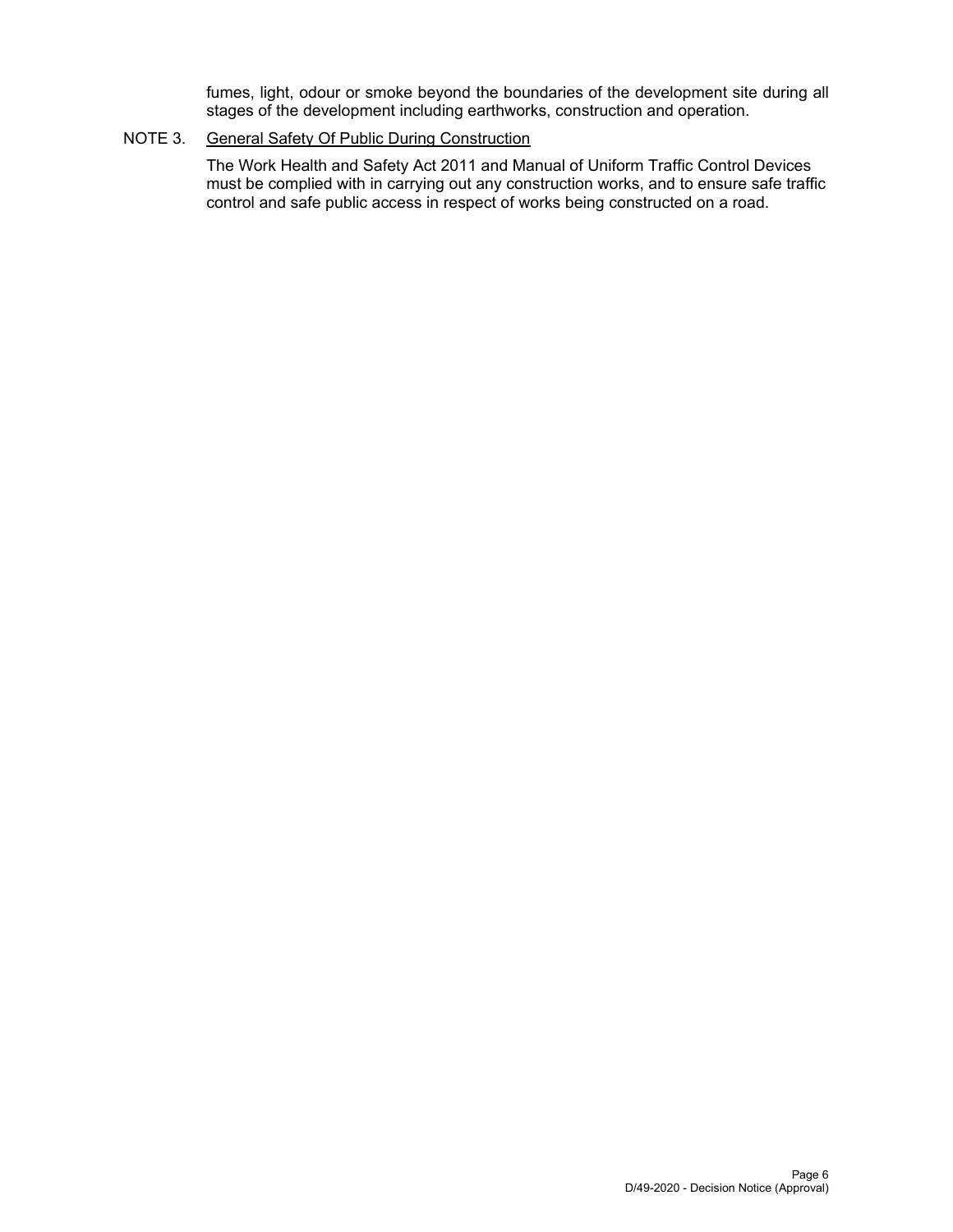

# **Attachment 2 - Appeal Rights**

*PLANNING ACT 2016*

The following is an extract from the *Planning Act 2016 (Chapter 6)*

## *Appeal rights*

#### *229 Appeals to tribunal or P&E Court*

- (1) Schedule 1 states—
	- (a) matters that may be appealed to— (i) either a tribunal or the P&E Court; or (ii) only a tribunal; or (iii) only the P&E Court; and
	- (b) the person—
		- (i) who may appeal a matter (the **appellant**); and
		- (ii) who is a respondent in an appeal of the matter; and (iii) who is a co-respondent in an appeal of the matter; and
		- (iv) who may elect to be a co-respondent in an appeal of the matter.
- (2) An appellant may start an appeal within the appeal period.
- (3) The **appeal period** is—
	- (a) for an appeal by a building advisory agency—10 business days after a decision notice for the decision is given to the agency or
	- (b) for an appeal against a deemed refusal—at any time after the deemed refusal happens; or
	- (c) for an appeal against a decision of the Minister, under chapter 7, part 4, to register premises or to renew the registration of premises—20 business days after a notice is published under section 269(3)(a) or (4); or
	- (d) for an appeal against an infrastructure charges notice— 20 business days after the infrastructure charges notice is given to the person; or
	- (e) for an appeal about a deemed approval of a development application for which a decision notice has not been given—30 business days after the applicant gives the deemed approval notice to the assessment manager; or
	- (f) for any other appeal—20 business days after a notice of the decision for the matter, including an enforcement notice, is given to the person.

#### Note—

See the P&E Court Act for the court's power to extend the appeal period.

- (4) Each respondent and co-respondent for an appeal may be heard in the appeal.
- (5) If an appeal is only about a referral agency's response, the assessment manager may apply to the tribunal or P&E Court to withdraw from the appeal.
- (6) To remove any doubt, it is declared that an appeal against an infrastructure charges notice must not be about— (a) the adopted charge itself; or
	- (b) for a decision about an offset or refund—
		- (i) the establishment cost of trunk infrastructure identified in a LGIP; or
		- (ii) the cost of infrastructure decided using the method
	- included in the local government's charges resolution.
- **230 Notice of appeal**
- (1) An appellant starts an appeal by lodging, with the registrar of the tribunal or P&E Court, a notice of appeal that— (a) is in the approved form; and
	- (b) succinctly states the grounds of the appeal.
- (2) The notice of appeal must be accompanied by the required fee.
- (3) The appellant or, for an appeal to a tribunal, the registrar must, within the service period, give a copy of the notice of appeal to—
- (a) the respondent for the appeal; and
- (b) each co-respondent for the appeal; and
- (c) for an appeal about a development application under schedule 1, table 1, item 1—each principal submitter for the development application; and
- (d) for an appeal about a change application under schedule 1, table 1, item 2—each principal submitter for the change application; and
- (e) each person who may elect to become a co-respondent for the appeal, other than an eligible submitter who is not a principal submitter in an appeal under paragraph (c) or (d); and
- (f) for an appeal to the P&E Court—the chief executive; and
- (g) for an appeal to a tribunal under another Act—any other person who the registrar considers appropriate.
- (4) The **service period** is—
	- (a) if a submitter or advice agency started the appeal in the P&E Court-2 business days after the appeal is started; or
	- (b) otherwise—10 business days after the appeal is started.
- (5) A notice of appeal given to a person who may elect to be a co-respondent must state the effect of subsection
- (6) A person elects to be a co-respondent by filing a notice of election, in the approved form, within 10 business days
	- after the notice of appeal is given to the person*.*
- **231 Other appeals**
- (1) Subject to this chapter, schedule 1 and the P&E Court Act, unless the Supreme Court decides a decision or other matter under this Act is affected by jurisdictional error, the decision or matter is non-appealable.
- (2) The Judicial Review Act 1991, part 5 applies to the decision or matter to the extent it is affected by jurisdictional error.
- (3) A person who, but for subsection (1) could have made an application under the Judicial Review Act 1991 in relation to the decision or matter, may apply under part 4 of that Act for a statement of reasons in relation to the decision or matter.
- (4) In this section— **decision** includes—
	- (a) conduct engaged in for the purpose of making a decision; and
	- (b) other conduct that relates to the making of a decision; and
	- (c) the making of a decision or the failure to make a decision; and
	- (d) a purported decision; and
	- (e) a deemed refusal.

**non-appealable**, for a decision or matter, means the decision or matter—

- (a) is final and conclusive; and
- (b) may not be challenged, appealed against, reviewed, quashed, set aside or called into question in any other way under the Judicial Review Act 1991 or otherwise, whether by the Supreme Court, another court, a tribunal or another entity; and
- (c) is not subject to any declaratory, injunctive or other order of the Supreme Court, another court, a tribunal or another entity on any ground.

#### **232 Rules of the P&E Court**

- (1) A person who is appealing to the P&E Court must comply with the rules of the court that apply to the appeal.
- (2) However, the P&E Court may hear and decide an appeal even if the person has not complied with rules of the P&E Court.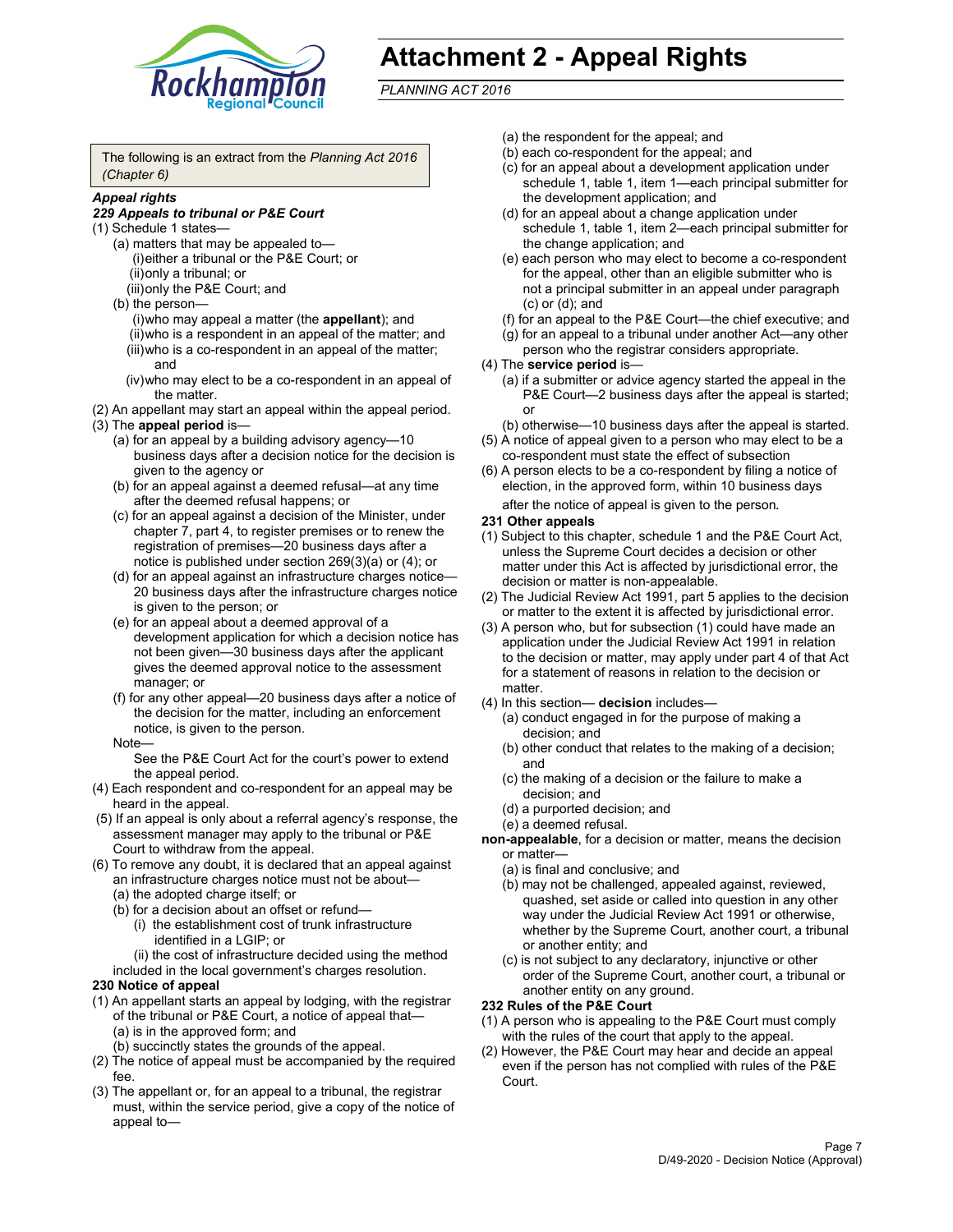

## **Appeal Rights**

*PLANNING ACT 2016*

## **Schedule 1**

## **Appeals section 229**

- **1 Appeal rights and parties to appeals**
- (1) Table 1 states the matters that may be appealed to—(a) the P&E court; or (b) a tribunal.
- (2) However, table 1 applies to a tribunal only if the matter involves—
	- (a) the refusal, or deemed refusal of a development application, for—
	- (i) a material change of use for a classified building; or
	- (ii) operational work associated with building work, a retaining wall, or a tennis court; or
	- (b) a provision of a development approval for—
	- (i) a material change of use for a classified building; or
- (ii) operational work associated with building work, a retaining wall, or a tennis court; or
	- (c) if a development permit was applied for—the decision to give a preliminary approval for— (i) a material change of use for a classified building; or
		- (ii) operational work associated with building work, a retaining wall, or a tennis court; or
	- (d) a development condition if—
		- (i) the development approval is only for a material change of use that involves the use of a building classified under the Building Code as a class 2 building; and
		- (ii) the building is, or is proposed to be, not more than 3 storeys; and
		- (iii) the proposed development is for not more than 60 sole-occupancy units; or
	- (e) a decision for, or a deemed refusal of, an extension application for a development approval that is only for a material change of use of a classified building; or
	- (f) a decision for, or a deemed refusal of, a change application for a development approval that is only for a material change of use of a classified building; or
	- (g) a matter under this Act, to the extent the matter relates to—
		- (i) the Building Act, other than a matter under that Act that may or must be decided by the Queensland Building and Construction Commission; or
		- (ii) the Plumbing and Drainage Act, part 4 or 5; or
	- (h) a decision to give an enforcement notice in relation to a matter under paragraphs (a) to (g); or
	- (i) a decision to give an infrastructure charges notice; or
	- (j) the refusal, or deemed refusal, of a conversion application; or
	- (k) a matter that, under another Act, may be appealed to the tribunal; or
	- (l) a matter prescribed by regulation.
- (3) Also, table 1 does not apply to a tribunal if the matter
	- involves—
		- (a) for a matter in subsection  $(2)(a)$  to  $(d)$ 
			- (i) a development approval for which the development application required impact assessment; and
			- (ii) a development approval in relation to which the assessment manager received a properly made submission for the development application; or
	- (b) a provision of a development approval about the identification or inclusion, under a variation approval, of a matter for the development.
- (4) Table 2 states the matters that may be appealed only to the P&E Court.
- (5) Table 3 states the matters that may be appealed only to the tribunal.
- (6) In each table—
	- (a) column 1 states the appellant in the appeal; and
	- (b) column 2 states the respondent in the appeal; and
	- (c) column 3 states the co-respondent (if any) in the appeal; and
	- (d) column 4 states the co-respondents by election (if any) in the appeal.
- (7) If the chief executive receives a notice of appeal under section 230(3)(f), the chief executive may elect to be a corespondent in the appeal.

| Table 1<br>Appeals to the P&E Court and, for certain matters, to a tribunal                                                                                                                                                                                                                                                                    |                           |                                         |                                                       |  |  |
|------------------------------------------------------------------------------------------------------------------------------------------------------------------------------------------------------------------------------------------------------------------------------------------------------------------------------------------------|---------------------------|-----------------------------------------|-------------------------------------------------------|--|--|
| 1. Development applications<br>An appeal may be made against-<br>(a) the refusal of all or part of the development application; or<br>(b) the deemed refusal of the development application; or<br>(c) a provision of the development approval; or<br>(d) if a development permit was applied for—the decision to give a preliminary approval. |                           |                                         |                                                       |  |  |
| Column 1                                                                                                                                                                                                                                                                                                                                       | Column 2                  | Column 3                                | Column 4                                              |  |  |
| Appellant                                                                                                                                                                                                                                                                                                                                      | Respondent                | Co-respondent                           | Co-respondent by election                             |  |  |
| $(if$ any)<br>$($ if any $)$                                                                                                                                                                                                                                                                                                                   |                           |                                         |                                                       |  |  |
| The applicant                                                                                                                                                                                                                                                                                                                                  | The assessment<br>manager | If the appeal is about<br>a concurrence | 1 A concurrence agency that is<br>not a co-respondent |  |  |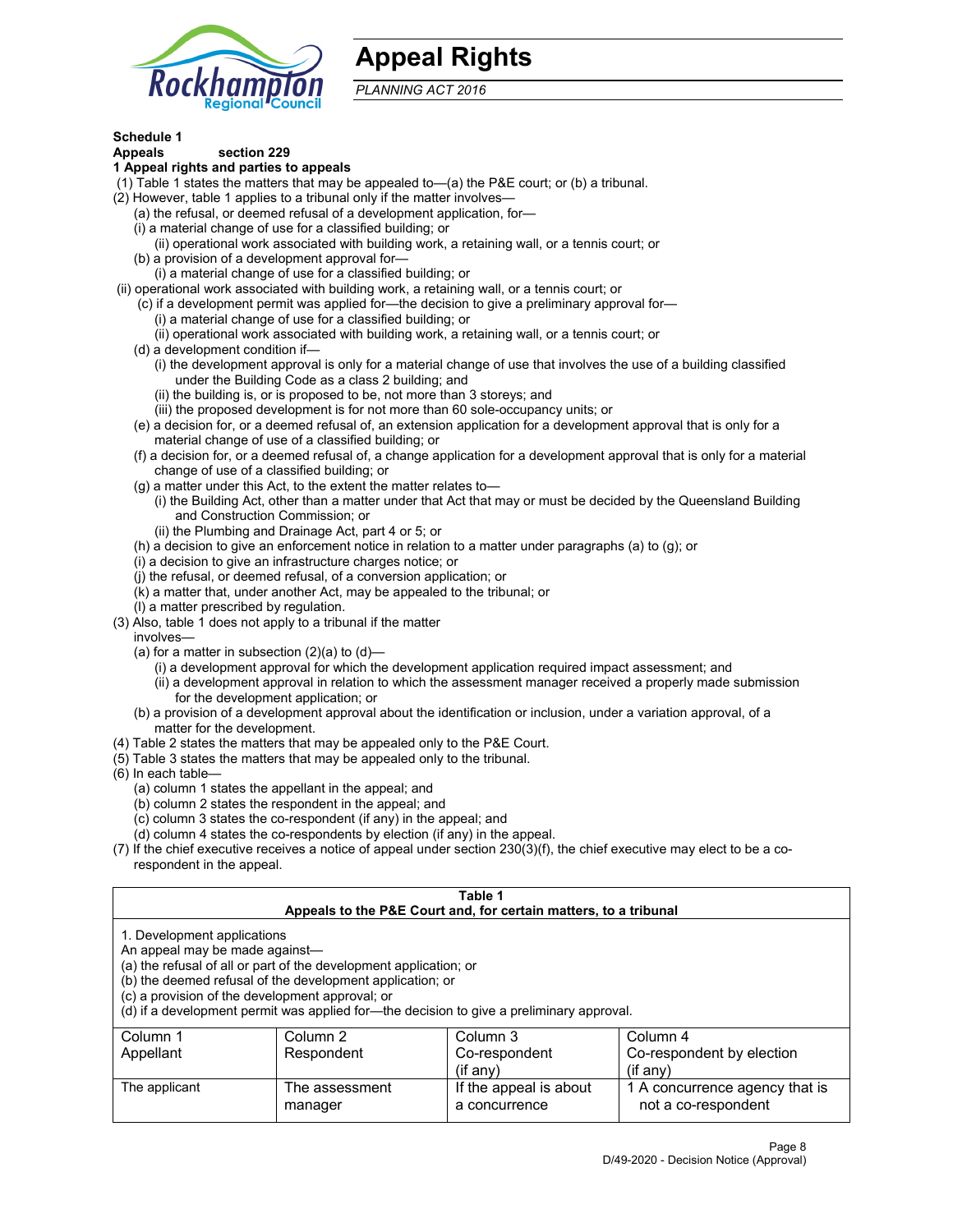| Table 1<br>Appeals to the P&E Court and, for certain matters, to a tribunal                                                                                                                        |                                                                                                                               |                                                                 |                                                                                                                                                                                                                                                                                                                                                 |  |
|----------------------------------------------------------------------------------------------------------------------------------------------------------------------------------------------------|-------------------------------------------------------------------------------------------------------------------------------|-----------------------------------------------------------------|-------------------------------------------------------------------------------------------------------------------------------------------------------------------------------------------------------------------------------------------------------------------------------------------------------------------------------------------------|--|
| 2. Change applications<br>An appeal may be made against-                                                                                                                                           |                                                                                                                               | agency's referral<br>response-the<br>concurrence agency         | 2 If a chosen Assessment<br>manager is the respondent-<br>the prescribed assessment<br>manager<br>3 Any eligible advice agency for<br>the application<br>4 Any eligible submitter for the<br>application<br>(a) a responsible entity's decision for a change application, other than a decision made by the P&E court; or                       |  |
| (b) a deemed refusal of a change application.<br>Column 1<br>Appellant                                                                                                                             | Column $\overline{2}$<br>Respondent                                                                                           | Column 3<br>Co-respondent<br>(if any)                           | Column 4<br>Co-respondent by election<br>(i f any)                                                                                                                                                                                                                                                                                              |  |
| 1 The applicant<br>2 If the responsible<br>entity is the<br>assessment<br>manager-an<br>affected entity that<br>gave a pre-request<br>notice or response<br>notice                                 | The responsible<br>entity                                                                                                     | If an affected entity<br>starts the appeal-the<br>applicant     | 1 A concurrence agency for the<br>development application<br>2 If a chosen assessment<br>manager is the respondent-<br>the prescribed assessment<br>manager<br>3 A private certifier for the<br>development application<br>4 Any eligible advice agency for<br>the change application<br>5 Any eligible submitter for the<br>change application |  |
| 3. Extension applications<br>An appeal may be made against-                                                                                                                                        | (a) the assessment manager's decision about an extension application; or<br>(b) a deemed refusal of an extension application. |                                                                 |                                                                                                                                                                                                                                                                                                                                                 |  |
| Column 1<br>Appellant                                                                                                                                                                              | Column <sub>2</sub><br>Respondent                                                                                             | Column 3<br>Co-respondent<br>(if any)                           | Column 4<br>Co-respondent by election<br>(if any)                                                                                                                                                                                                                                                                                               |  |
| 1 The applicant<br>1<br>For a matter other<br>than a deemed<br>refusal of an<br>extension<br>application $-$ a<br>concurrence<br>agency, other than<br>the chief executive,<br>for the application | The assessment<br>manager                                                                                                     | If a concurrence<br>agency starts the<br>appeal - the applicant | If a chosen assessment<br>manager is the respondent - the<br>prescribed assessment manager                                                                                                                                                                                                                                                      |  |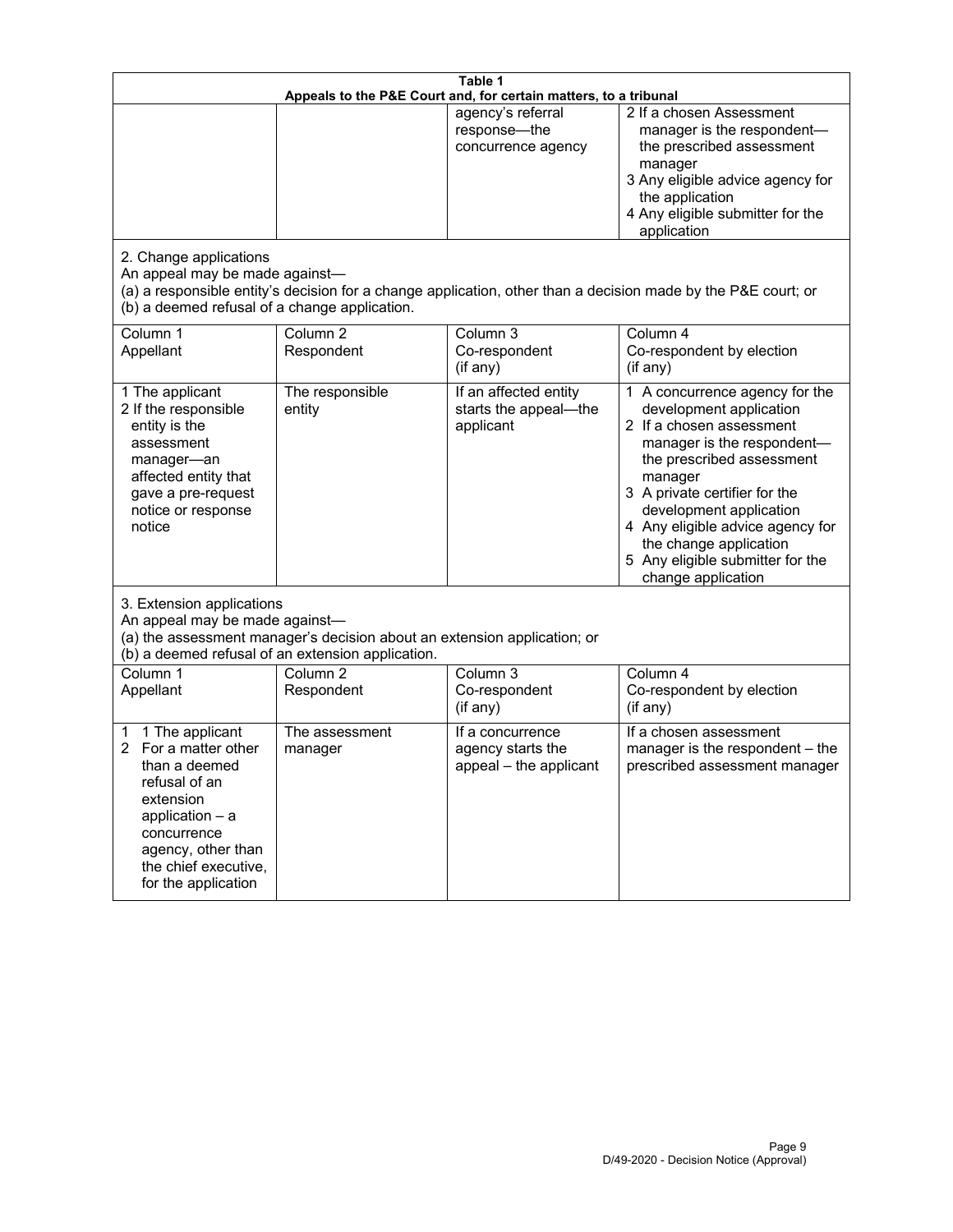#### **Table 1 Appeals to the P&E Court and, for certain matters, to a tribunal**

4. Infrastructure charges notices

An appeal may be made against an infrastructure charges notice on 1 or more of the following grounds

- a) The notice involved an error relating to
	- (i) The application of the relevant adopted charge; or

Examples of errors in applying an adopted charge –

- The incorrect application of gross floor area for a non-residential development
- Applying an incorrect 'use category', under a regulation, to the development
- (i) The working out of extra demands, for section 120; or
- (ii) An offset or refund; or
- b) The was no decision about an offset or refund; or
- c) If the infrastructure charges notice states a refund will be given the timing for giving the refund; or
- d) The amount of the charge is so unreasonable that no reasonable relevant local government could have imposed the amount.

| Column 1<br>Appellant                                    | Column 2<br>Respondent                                                    | Column 3<br>Co-respondent<br>(i f any) | Column 4<br>Co-respondent by election<br>(i f any) |
|----------------------------------------------------------|---------------------------------------------------------------------------|----------------------------------------|----------------------------------------------------|
| The person given the<br>Infrastructure charges<br>notice | The local government<br>that gave the<br>infrastructure charges<br>notice |                                        |                                                    |

5. Conversion applications

An appeal may be made against—

(a) the refusal of a conversion application; or

(b) a deemed refusal of a conversion application.

| Column 1      | Column 2                | Column 3       | Column 4                  |
|---------------|-------------------------|----------------|---------------------------|
| Appellant     | Respondent              | Co-respondent  | Co-respondent by election |
|               |                         | $($ if any $)$ | $($ if any $)$            |
|               |                         |                |                           |
| The applicant | The local government    |                |                           |
|               | to which the conversion |                |                           |
|               | application was made    |                |                           |

6. Enforcement notices

An appeal may be made against the decision to give an enforcement notice.

| Column 1<br>Appellant                      | Column 2<br>Respondent       | Column 3<br>Co-respondent<br>(if any) | Column 4<br>Co-respondent by election<br>(i f any)                                                                                                                         |
|--------------------------------------------|------------------------------|---------------------------------------|----------------------------------------------------------------------------------------------------------------------------------------------------------------------------|
| The person given the<br>enforcement notice | The enforcement<br>authority |                                       | If the enforcement authority is<br>not the local government for<br>the premises in relation to which<br>the offence is alleged to have<br>happened-the local<br>government |

#### **Table 2 Appeals to the P&E Court only**

1. Appeals from tribunal

An appeal may be made against a decision of a tribunal, other than a decision under

section 252, on the ground of—

(a) an error or mistake in law on the part of the tribunal; or

(b) jurisdictional error.

| Column 1<br>Appellant                             | Column 2<br>Respondent                                    | Column 3<br>Co-respondent<br>$(if$ any) | Column 4<br>Co-respondent by election<br>$(if$ any) |
|---------------------------------------------------|-----------------------------------------------------------|-----------------------------------------|-----------------------------------------------------|
| A party to the<br>proceedings for the<br>decision | The other party to the<br>proceedings for the<br>decision | $\overline{\phantom{a}}$                |                                                     |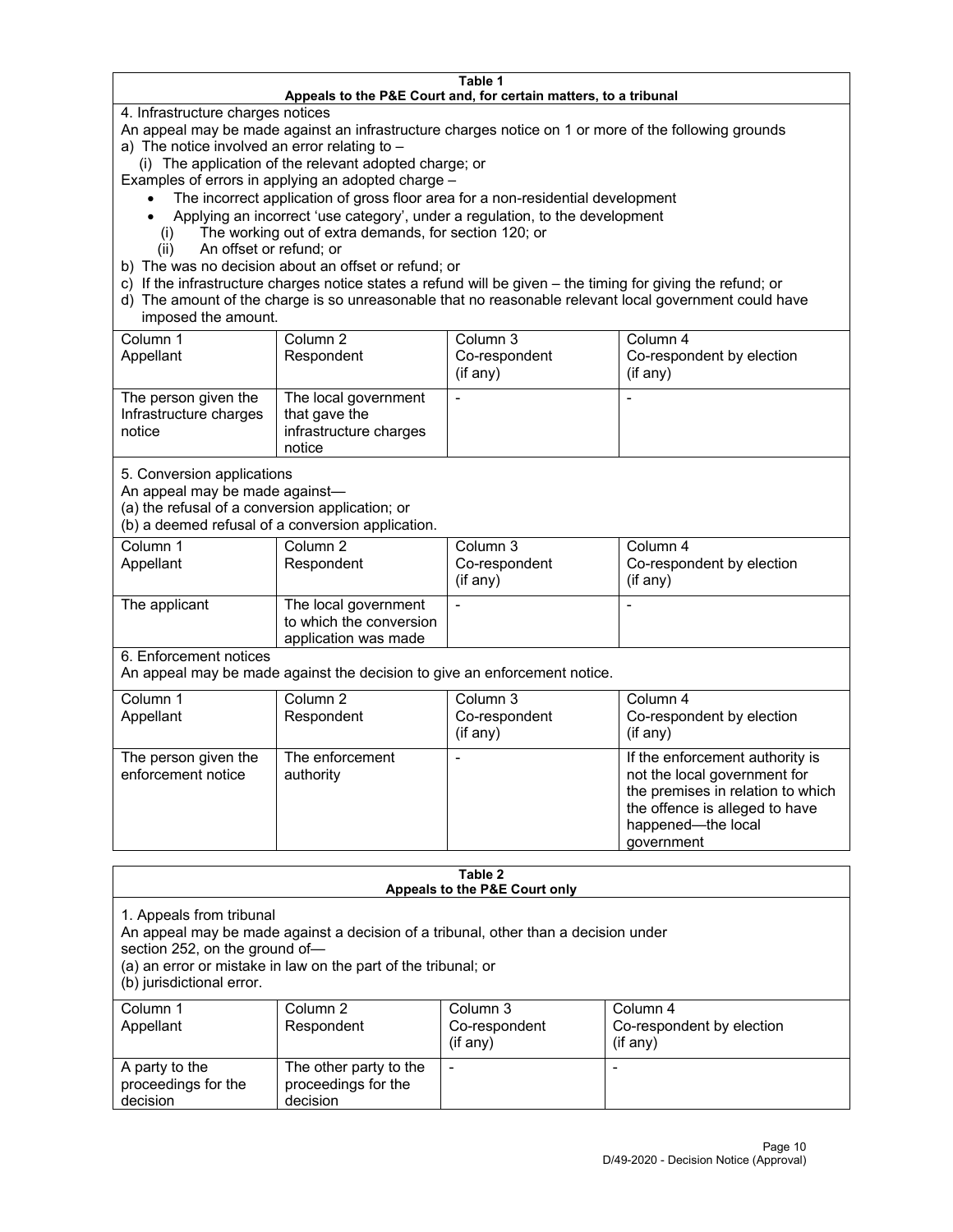#### **Table 2 Appeals to the P&E Court only**

2. Eligible submitter appeals

An appeal may be made against the decision to give a development approval, or an approval for a change application, to the extent that the decision relates to—

(a) any part of the development application for the development approval that required impact assessment; or (b) a variation request.

| Column 1<br>Appellant                                                                                                                                                                        | Column 2<br>Respondent                                                                                                     | Column 3<br>Co-respondent<br>(i f any)                                                                                  | Column 4<br>Co-respondent by election<br>$($ if any $)$ |
|----------------------------------------------------------------------------------------------------------------------------------------------------------------------------------------------|----------------------------------------------------------------------------------------------------------------------------|-------------------------------------------------------------------------------------------------------------------------|---------------------------------------------------------|
| 1 For a development<br>application-an<br>eligible submitter for<br>the development<br>application<br>2 For a change<br>application-an<br>eligible submitter for<br>the change<br>application | 1 For a development<br>application-the<br>assessment<br>manager<br>2 For a change<br>application-the<br>responsible entity | 1 The applicant<br>2 If the appeal is<br>about a concurrence<br>agency's referral<br>response—the<br>concurrence agency | Another eligible<br>submitter for the<br>application    |

3. Eligible submitter and eligible advice agency appeals

An appeal may be made against a provision of a development approval, or failure to

include a provision in the development approval, to the extent the matter relates to—

(a) any part of the development application or the change application, for the development approval, that required impact assessment; or

(b) a variation request.

| Column 1<br>Appellant                                                                                                                                                                                                                                                                         | Column <sub>2</sub><br>Respondent                                                                                          | Column 3<br>Co-respondent<br>(if any)                                                                                   | Column 4<br>Co-respondent by election<br>(if any) |
|-----------------------------------------------------------------------------------------------------------------------------------------------------------------------------------------------------------------------------------------------------------------------------------------------|----------------------------------------------------------------------------------------------------------------------------|-------------------------------------------------------------------------------------------------------------------------|---------------------------------------------------|
| 1 For a development<br>application-an<br>eligible submitter for<br>the development<br>application<br>2 For a change<br>application-an<br>eligible submitter for<br>the change<br>application<br>3 An eligible advice<br>agency for the<br>development<br>application or<br>change application | 1 For a development<br>application-the<br>assessment<br>manager<br>2 For a change<br>application-the<br>responsible entity | 1 The applicant<br>2 If the appeal is<br>about a concurrence<br>agency's referral<br>response-the<br>concurrence agency | Another eligible submitter for the<br>application |
| 4. Compensation claims<br>An appeal may be made against-<br>(a) a decision under section 32 about a compensation claim; or<br>(b) a decision under section 265 about a claim for compensation; or<br>(c) a deemed refusal of a claim under paragraph (a) or (b).                              |                                                                                                                            |                                                                                                                         |                                                   |
| Column <sub>1</sub><br>Appellant                                                                                                                                                                                                                                                              | Column <sub>2</sub><br>Respondent                                                                                          | Column 3<br>Co-respondent<br>(if any)                                                                                   | Column 4<br>Co-respondent by election<br>(if any) |
| A person dissatisfied<br>with the decision                                                                                                                                                                                                                                                    | The local<br>government to which<br>the claim was made                                                                     |                                                                                                                         |                                                   |
| 5. Registered premises                                                                                                                                                                                                                                                                        |                                                                                                                            |                                                                                                                         |                                                   |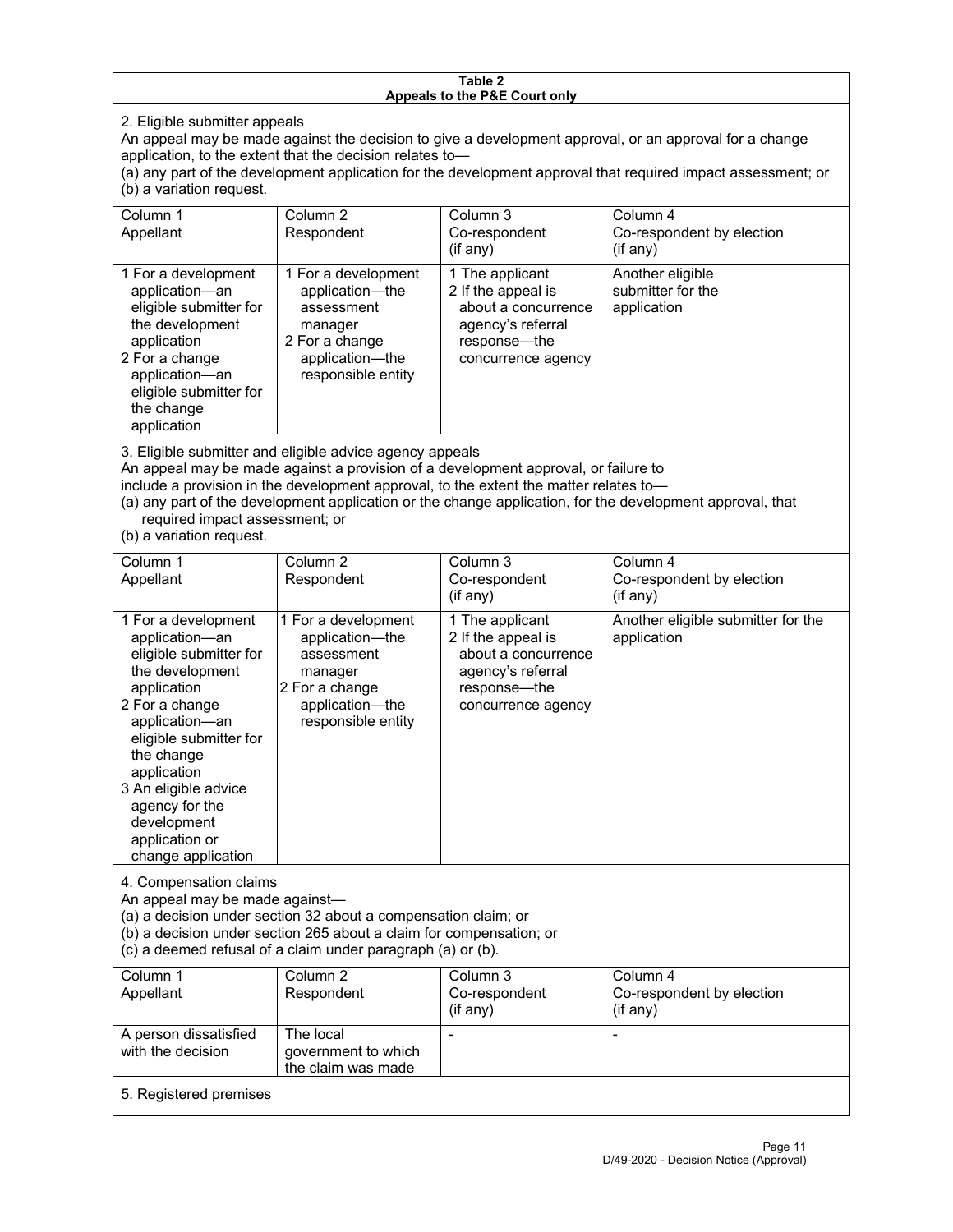| Table 2<br>Appeals to the P&E Court only                                                                                                                                                                                                                                                                             |                                   |                                                  |                                                                                                                                                                             |  |
|----------------------------------------------------------------------------------------------------------------------------------------------------------------------------------------------------------------------------------------------------------------------------------------------------------------------|-----------------------------------|--------------------------------------------------|-----------------------------------------------------------------------------------------------------------------------------------------------------------------------------|--|
| An appeal may be made against a decision of the Minister under chapter 7, part 4.                                                                                                                                                                                                                                    |                                   |                                                  |                                                                                                                                                                             |  |
| Column 1<br>Appellant                                                                                                                                                                                                                                                                                                | Column <sub>2</sub><br>Respondent | Column <sub>3</sub><br>Co-respondent<br>(if any) | Column 4<br>Co-respondent by election<br>(if any)                                                                                                                           |  |
| 1 A person given a<br>decision notice about<br>the decision<br>2 If the decision is to<br>register premises or<br>renew the<br>registration of<br>premises-an owner<br>or occupier of<br>premises in the<br>affected area for the<br>registered premises<br>who is dissatisfied<br>with the decision                 | The Minister                      | Ĭ.                                               | If an owner or occupier starts the<br>appeal - the owner of the<br>registered premises                                                                                      |  |
| 6. Local laws<br>An appeal may be made against a decision of a local government, or conditions applied,<br>under a local law about-<br>(a) the use of premises, other than a use that is the natural and ordinary consequence of prohibited<br>development; or<br>(b) the erection of a building or other structure. |                                   |                                                  |                                                                                                                                                                             |  |
| Column 1<br>Appellant                                                                                                                                                                                                                                                                                                | Column <sub>2</sub><br>Respondent | Column 3<br>Co-respondent<br>(if any)            | Column 4<br>Co-respondent by election<br>(if any)                                                                                                                           |  |
| A person who-<br>(a) applied for the<br>decision; and<br>(b) is dissatisfied with<br>the decision or<br>conditions.                                                                                                                                                                                                  | The local government              | L,                                               | $\overline{a}$                                                                                                                                                              |  |
|                                                                                                                                                                                                                                                                                                                      |                                   | Table 3<br>Appeals to the tribunal only          |                                                                                                                                                                             |  |
| 1. Building advisory agency appeals<br>An appeal may be made against giving a development approval for building work to the extent the building<br>work required code assessment against the building assessment provisions.                                                                                         |                                   |                                                  |                                                                                                                                                                             |  |
| Column 1<br>Appellant                                                                                                                                                                                                                                                                                                | Column <sub>2</sub><br>Respondent | Column 3<br>Co-respondent<br>(if any)            | Column 4<br>Co-respondent by election<br>(if any)                                                                                                                           |  |
| A building advisory<br>agency for the<br>development application<br>related to the approval                                                                                                                                                                                                                          | The assessment<br>manager         | The applicant                                    | 1 A concurrence agency for the<br>development application<br>related to the approval<br>2 A private certifier for the<br>development application<br>related to the approval |  |
| 3. Certain decisions under the Building Act and the Plumbing and Drainage Act<br>An appeal may be made against a decision under-<br>(a) the Building Act, other than a decision made by the Queensland Building and Construction Commission; or<br>(b) the Plumbing and Drainage Act, part 4 or 5.                   |                                   |                                                  |                                                                                                                                                                             |  |
| Column 1<br>Appellant                                                                                                                                                                                                                                                                                                | Column <sub>2</sub><br>Respondent | Column 3<br>Co-respondent<br>(if any)            | Column 4<br>Co-respondent by election<br>(if any)                                                                                                                           |  |